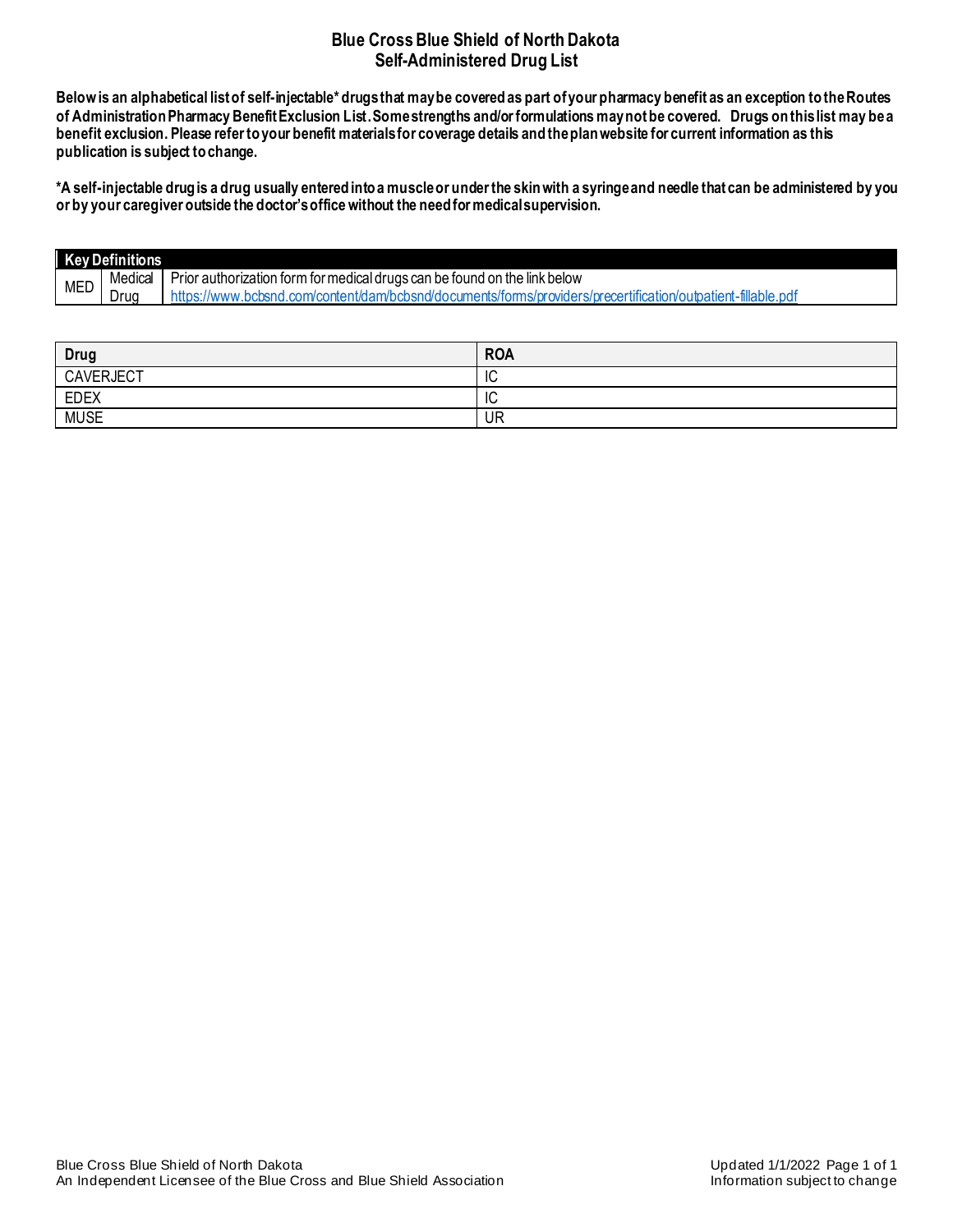

In accordance with federal regulations, Blue Cross Blue Shield of North Dakota is required to provide you the following disclosure:

Blue Cross Blue Shield of North Dakota complies with applicable Federal civil rights laws and does not discriminate on the basis of race, color, national origin, age, disability, gender identity, sexual orientation or sex. Blue Cross Blue Shield of North Dakota does not exclude people or treat them differently because of race, color, national origin, age, disability, gender identity, sexual orientation or sex.

Blue Cross Blue Shield of North Dakota:

- Provides free aids and services to people with disabilities to communicate effectively with us, such as:
	- Written information in other formats (large print, audio, accessible electronic formats, other formats)
- Provides free language services to people whose primary language is not English, such as:
	- Qualified interpreters
	- Information written in other languages

If you need these services, please call Member Services at 1-844-363-8457 (toll-free) or through the North Dakota Relay at 1-800-366-6888 or 711.

If you believe that Blue Cross Blue Shield of North Dakota has failed to provide these services or discriminated in another way on the basis of race, color, national origin, age, disability, gender identity, sexual orientation or sex, you can file a grievance with:

Civil Rights Coordinator 4510 13th Ave S Fargo, ND 58121 701-297-1638 or North Dakota Relay at 800-366-6888 or 711 701-282-1804 (fax) CivilRightsCoordinator@bcbsnd.com (email) (Communication by unencrypted email presents a risk.)

You can file a grievance in person or by mail, fax, or email within 180 days of the date of the alleged discrimination. Grievance forms are available at http://www.bcbsnd.com/report or by calling 1-844-363-8457. If you need help filing a grievance, the Civil Rights Coordinator is available to help you.

You can also file a civil rights complaint with the U.S. Department of Health and Human Services, Office for Civil Rights electronically through the Office for Civil Rights Complaint Portal, available at *https://ocrportal.hhs.gov/ocr/portal/lobby.jsf,* or by mail or phone at:

U.S. Department of Health and Human Services 200 Independence Avenue SW. Room 509F, HHH Building Washington, DC 20201 800-368-1019 or 800-537-7697 (TDD)

Complaint forms are available at *http://www.hhs.gov/ocr/office/file/index.html*

# **Español (Spanish)**

ATENCIÓN: si habla español, tiene a su disposición servicios gratuitos de asistencia lingüística. Llame al 1-844-363-8457 (TTY: 1-800-366-6888 o 711).

#### **Deutsch (German)**

ACHTUNG: Wenn Sie Deutsch sprechen, stehen Ihnen kostenlos sprachliche Hilfsdienstleistungen zur Verfügung. Rufnummer: 1-844-363-8457 (TTY: 1-800-366-6888 oder 711).

4510 13th Avenue South, Fargo, North Dakota 58121